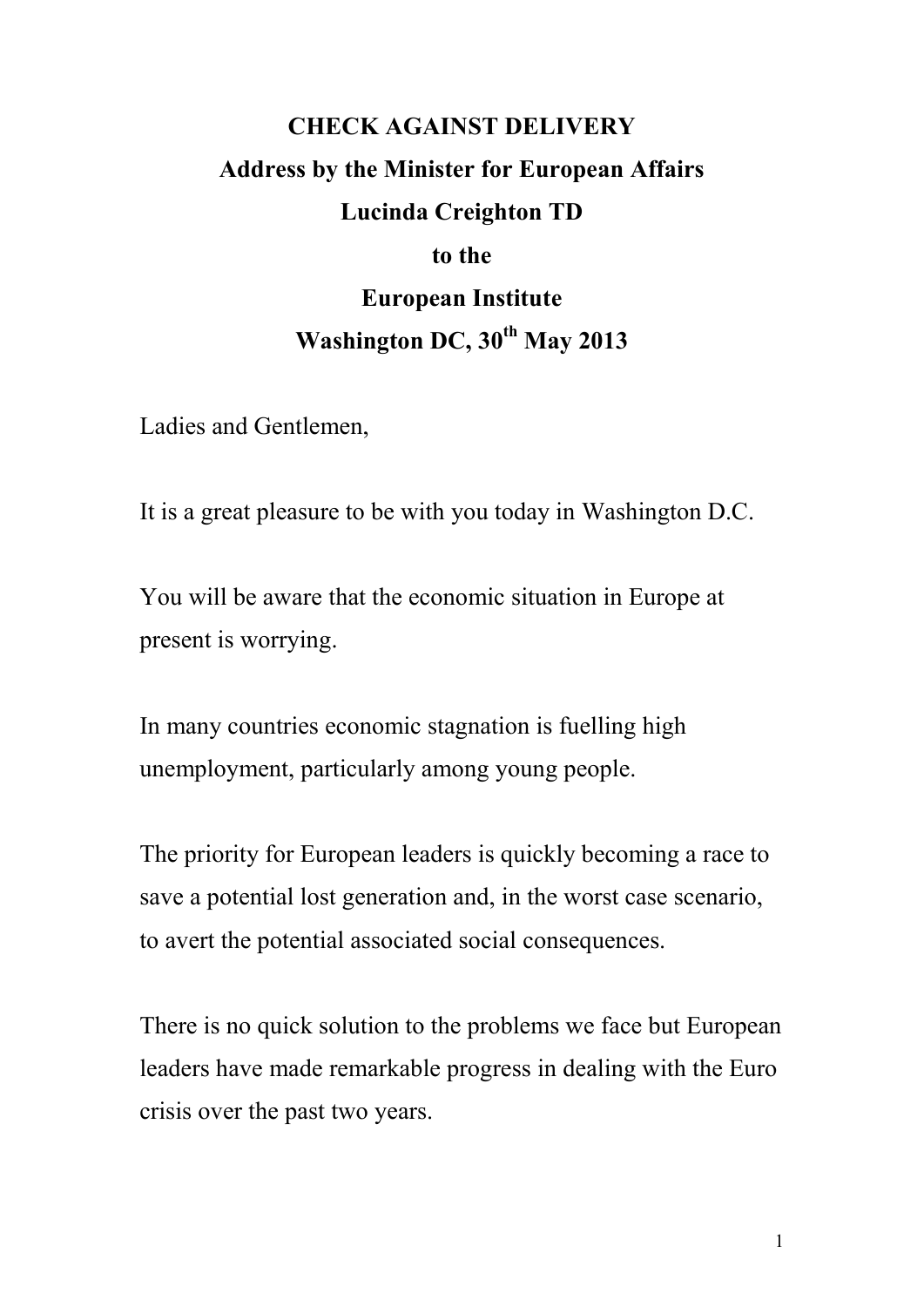We've agreed new procedures to track deficits and imbalances, to monitor national budgets and to integrate our economies more closely.

We're working on new rules for the supervision of banks and have created funds to act as the shock absorbers required when 17 diverse economies share a single currency.

The European Central Bank has declared it is ready "to do whatever it takes" to save the Euro.

However, unfortunately we cannot legislate for growth or decree that it be so. We have to create the conditions and to-date we have been doing so too slowly.

In recent weeks you will have heard calls for an "end to austerity", that we should begin to spend our way to recovery.

Governments are not spending because in many cases the treasuries are bare.

International financiers prudently require an assurance that countries have some ability to repay their debts.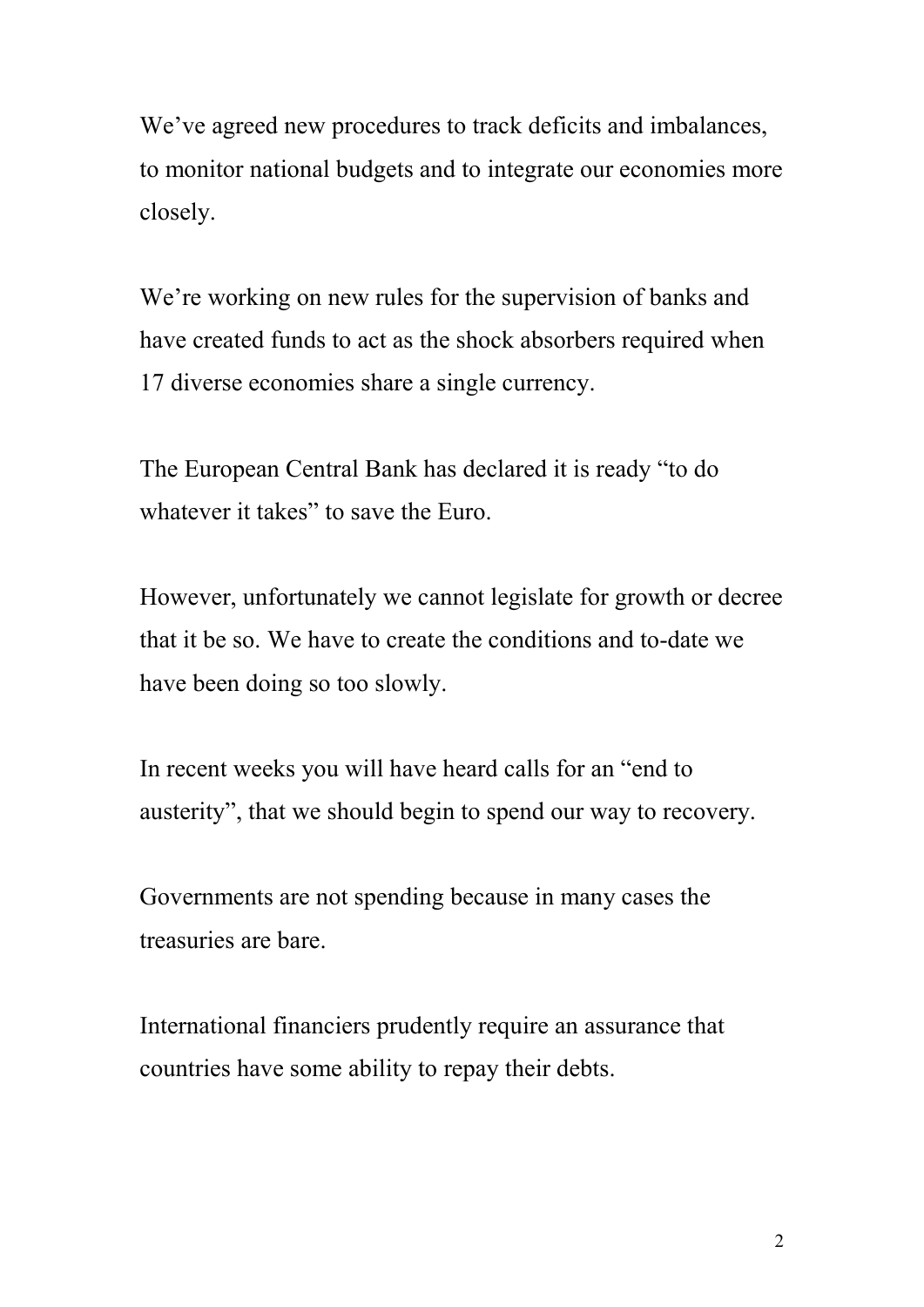Without sustainable tax and spend polices many will not be in a position to do so.

This has been recognised by those in a position to lend and this reality requires borrowing countries to realise that you cannot spend more than you earn. The situation must be corrected. That is not austerity. That is reality.

In Ireland we learned this the hard way in November 2010. In the fifteen years to 2008, the Irish economy grew unprecedentedly. In the latter years productivity declined and the continued growth relined on an unsustainable property bubble fuelled by credit.

Our banks went bust and the cost of rescuing them to prevent a complete collapse of the Irish – and possibly European – banking system was enormous, costing to the Irish taxpayer of €64 billion or 40 percent of GDP.

The result was the Irish government entered into EU/IMF programme because the cost of borrowing was no longer affordable.

Since 2008 we've made budgetary adjustments amounting to around 18 percent of Ireland's GDP.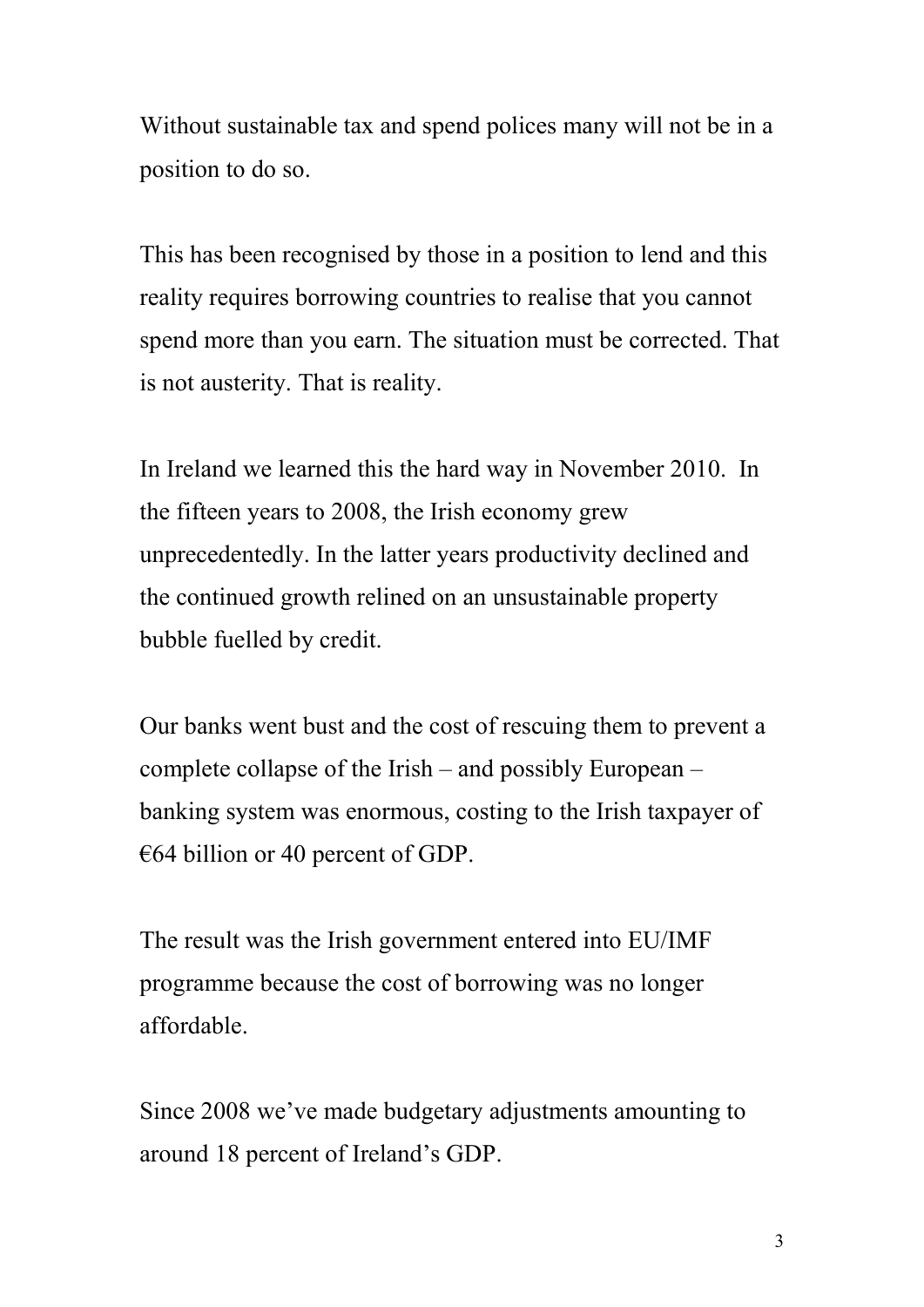The size of the public sector has been reduced, with salaries cut by an average of 15 percent; these will fall further this year.

We have made measurable progress in restoring stability to our economy.

Our General Government Deficit has fallen from over 30 percent of GDP in 2010 and is expected to be below 8 percent for 2012.

We have now implemented over 80 percent of the budgetary adjustment of  $\epsilon$ 30 billion – or about 20 percent of GDP – for the period 2008-2015.

We recapitalised our banks on time and below the expected cost.

Our competitiveness compared to our trading partners has improved by over 20 percent since 2009.

This year, we intend to be the first EU/IMF programme country in the euro zone to make a sustained return to the bond markets, and we are working with our partners to increase our debt sustainability which will be vital if we are to achieve this goal.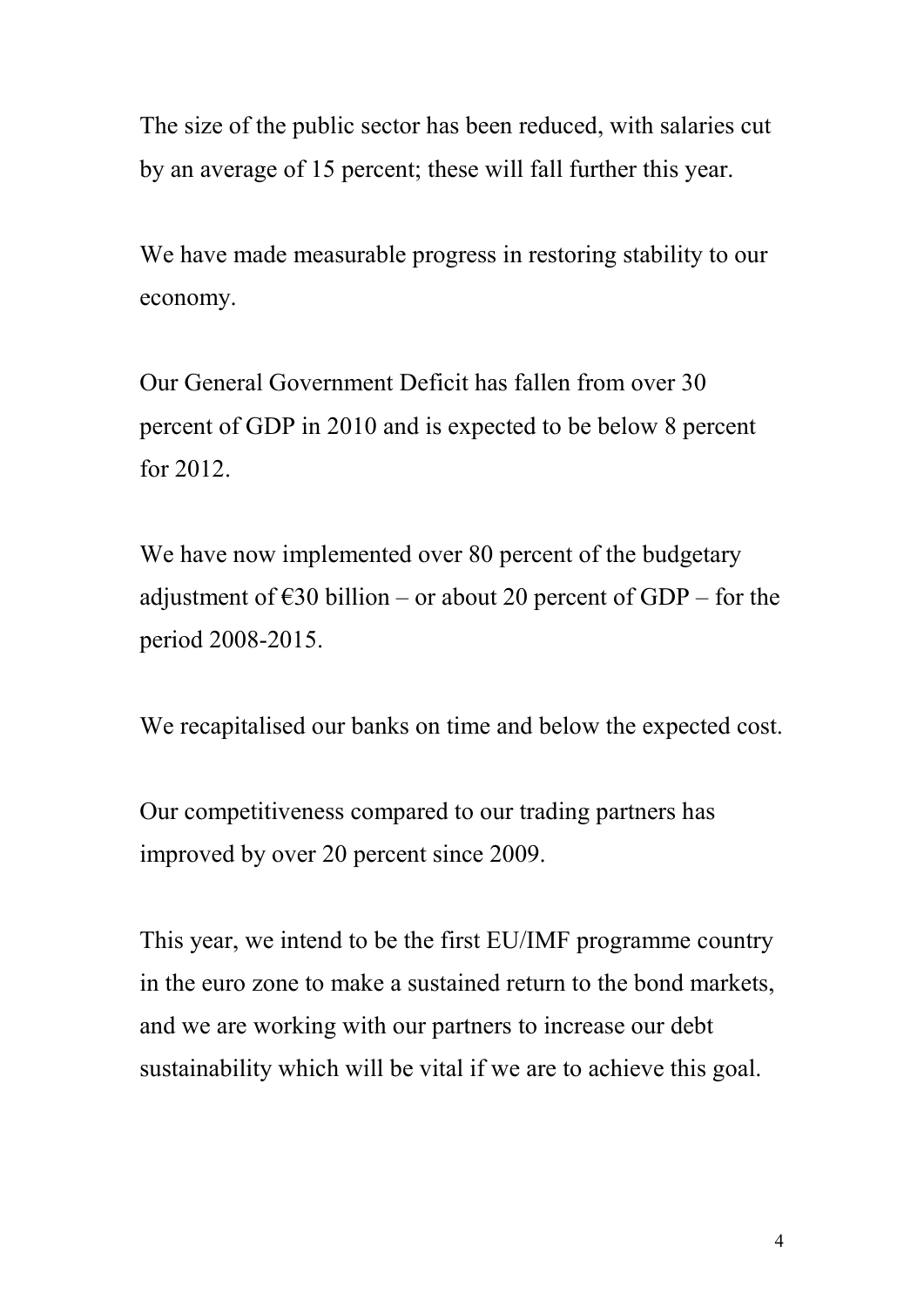As we are an exporting nation, continued recovery relies on the improvement of the European economy. Like most countries in the world, the United States included, we have a huge interest in European recovery. Our future depends on it.

The recovery of the European economy depends on the reforms we begin to implement now. The problem, put simply, is that we lack sufficient growth.

Therefore it is now time to look beyond the crisis and plan for a future where the European Union and its governments can once again provide prosperity for its people.

The Irish Presidency of the Council of the European Union, which will finish at the end of June, has prioritised some immediate measures to assist and I will refer to these later.

However we also need to focus on the big picture and consider action we need to take to get us to full, sustainable employment because the goal of every Government, be it local, national or supranational, must be to create the conditions where people can earn a living and comfortably provide for themselves and their families.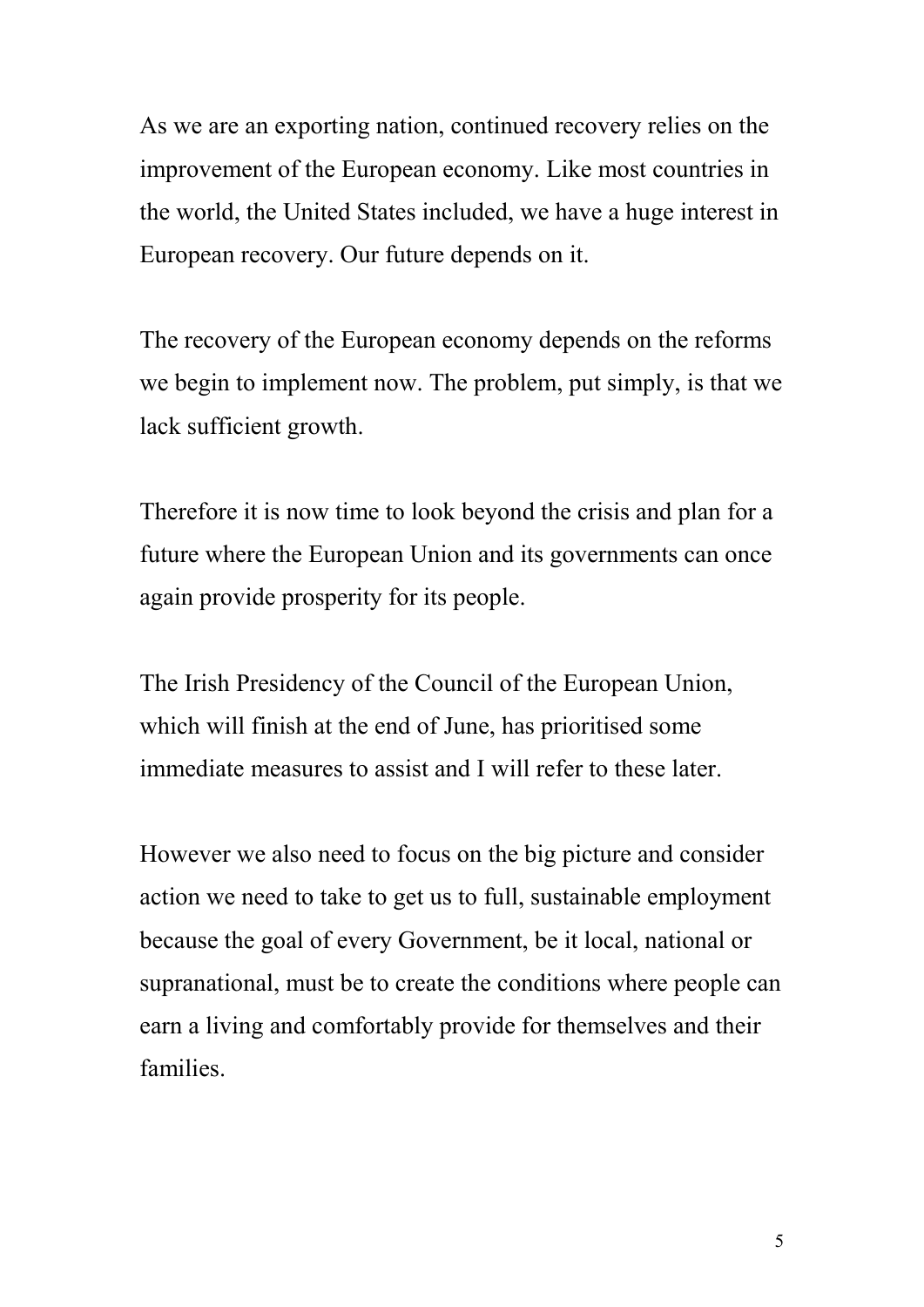The past economic success of the European Union has enabled the continent to account for one third of the world's GDP with one tenth of the global population. We will have to fight furiously to maintain this share.

The problems glare at us. Productivity varies widely from one country to the next, unemployment is endemic in too many countries and labour mobility between member states in the lowest in the developed world.

While demographic circumstances worsen, the countries of the EU spend more on social protection than the rest of the world combined.

As the digital economy accelerates at enviable speed elsewhere, Europe performs poorly in technology-intensive sectors and still has many barriers to doing business online.

Any one of you here today could go home this evening, turn on your laptop and order a bottle of wine from Napa that would be delivered to you here in Washington. From Dublin I cannot order wine from France or Italy or Spain because of trade barriers that remain stubbornly in place.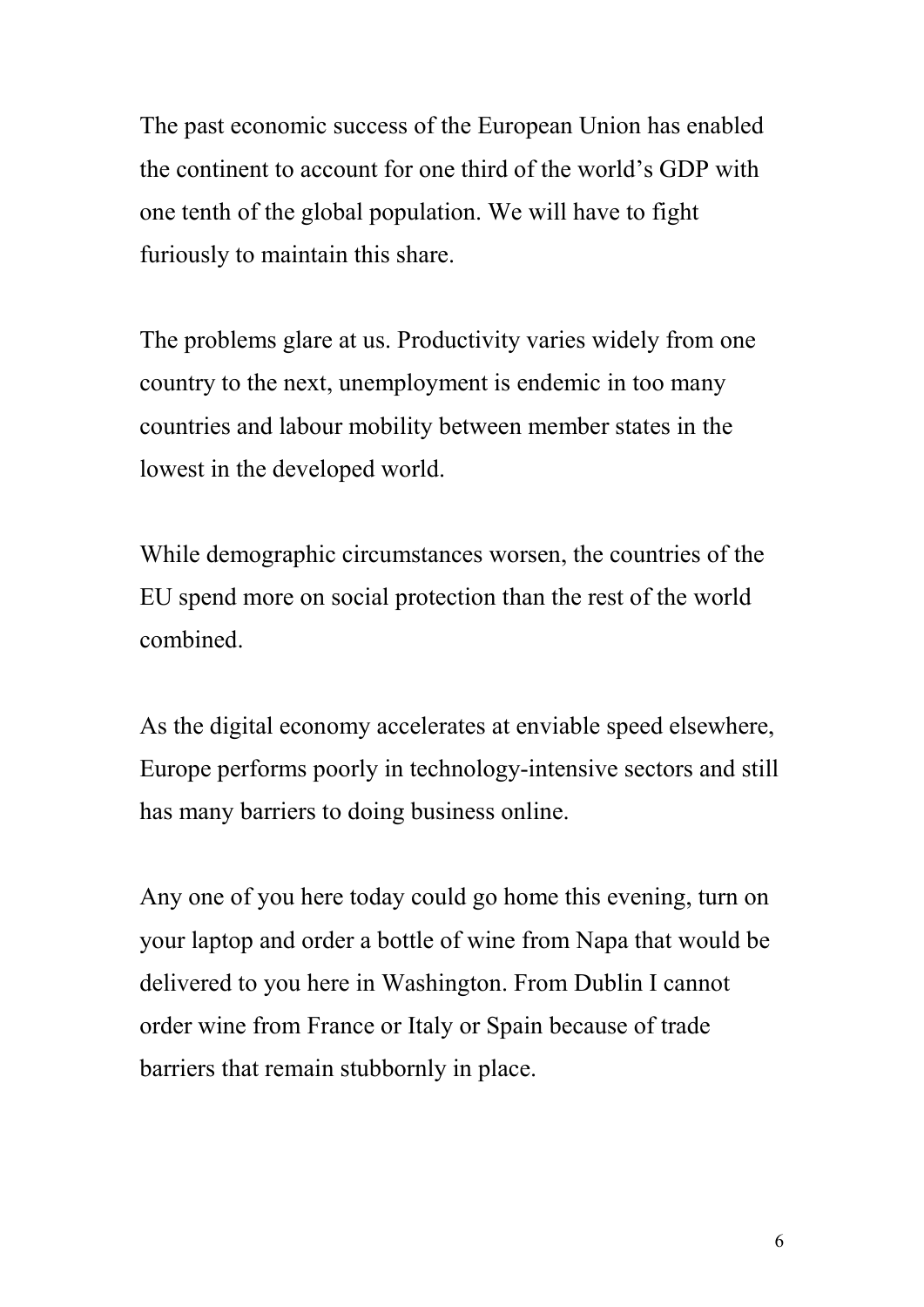The solutions to Europe's economic woes seem simple but tough resolve and strong leadership will be required to implement them.

Within the EU we need to:

- deepen the single market of 500 million consumers and tear down remaining barriers between member states;

- create the optimum conditions for enterprise to flourish;

- use public money for private innovation and employment creation ;

- overhaul labour laws that protect the unproductive at the expense of the unemployed; and

- finance social protection with revenue and not debt.

The reality in Europe is that we can no longer afford to borrow to underwrite unproductive industries, huge public sectors and unchecked social protection systems.

The European social model, which I am very proud of, is under threat unless it can be financed by a sustainable social market economy that can deliver jobs and public revenue.

The Irish EU Presidency has been progressing some of these issues. We have relentlessly focused on the growth potential of the single market.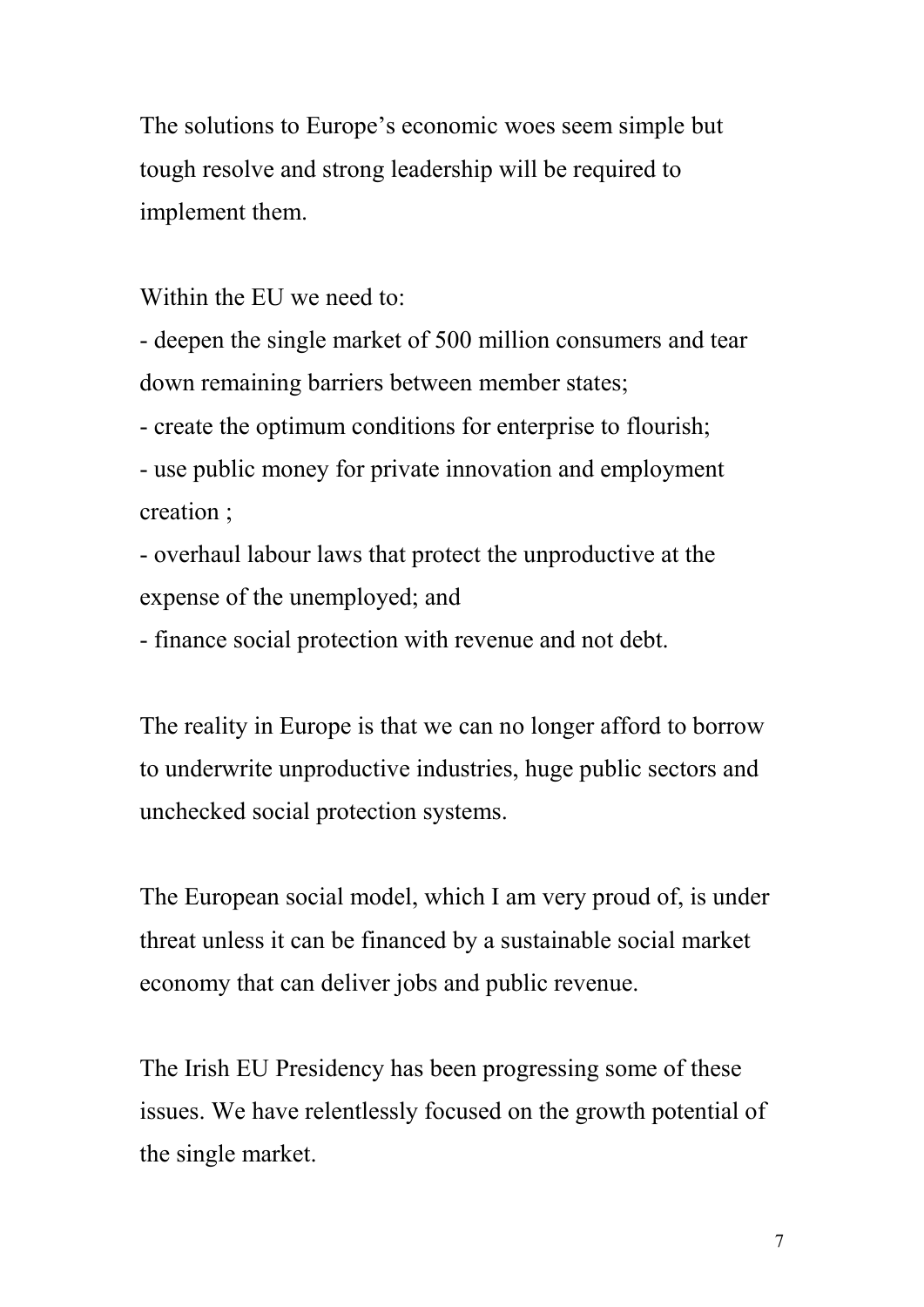We recognised at an early stage of our planning that the single market needs to reflect the changes in trade and consumption.

The digital sector offers real potential for growth and job creation, particularly for young people. This is something we are acutely aware of in Ireland where many of the leading digital companies have their European headquarters.

Trade has been a core focus of our presidency and is one of the main reasons for my visit to the United States this week. Ninety percent of future growth will be generated outside of Europe.

While the EU remains committed to the multilateral trading system, the immediate priority is the development of its bilateral trade links. An EU - US Trade partnership is the flagship of this strategy.

Our economies account for half of world GDP and for nearly a third of world trade flows. EU investment in the United States is about eight times higher than the combined EU investment in India and China. Total investment in the EU is three times higher than in all of Asia.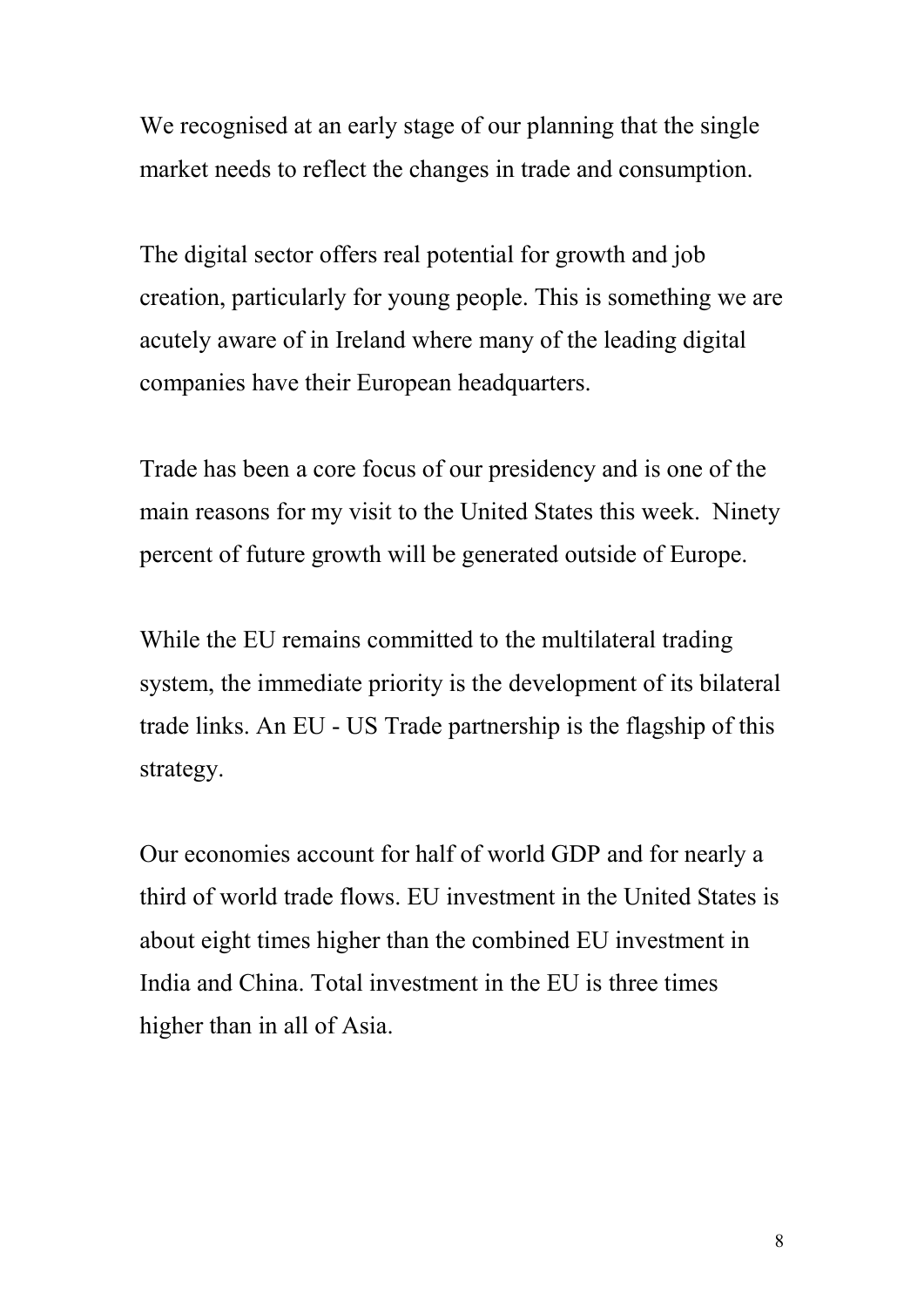Transatlantic trade defines the global economy. Releasing the further untapped potential of the EU – US trade relationship will contribute to growth – up to 2 percent of GDP – on both sides of the Atlantic.

As production increasingly flows from the US and the EU to emerging economics, an EU – US trade partnership will contribute to the sustainability of our economies in the long term.

An ambitious, comprehensive, far reaching agreement on trade and investment between us will send the strongest possible signal of leadership to other economic powers and has the potential to become the benchmark for other multi-lateral trade agreements.

In February, the EU gave the Irish presidency a strong endorsement to move forward with a negotiating mandate. In the same month President Obama endorsed the proposal in the State of the Union.

I must say that I am encouraged by the enthusiasm and urgency displayed by the American side.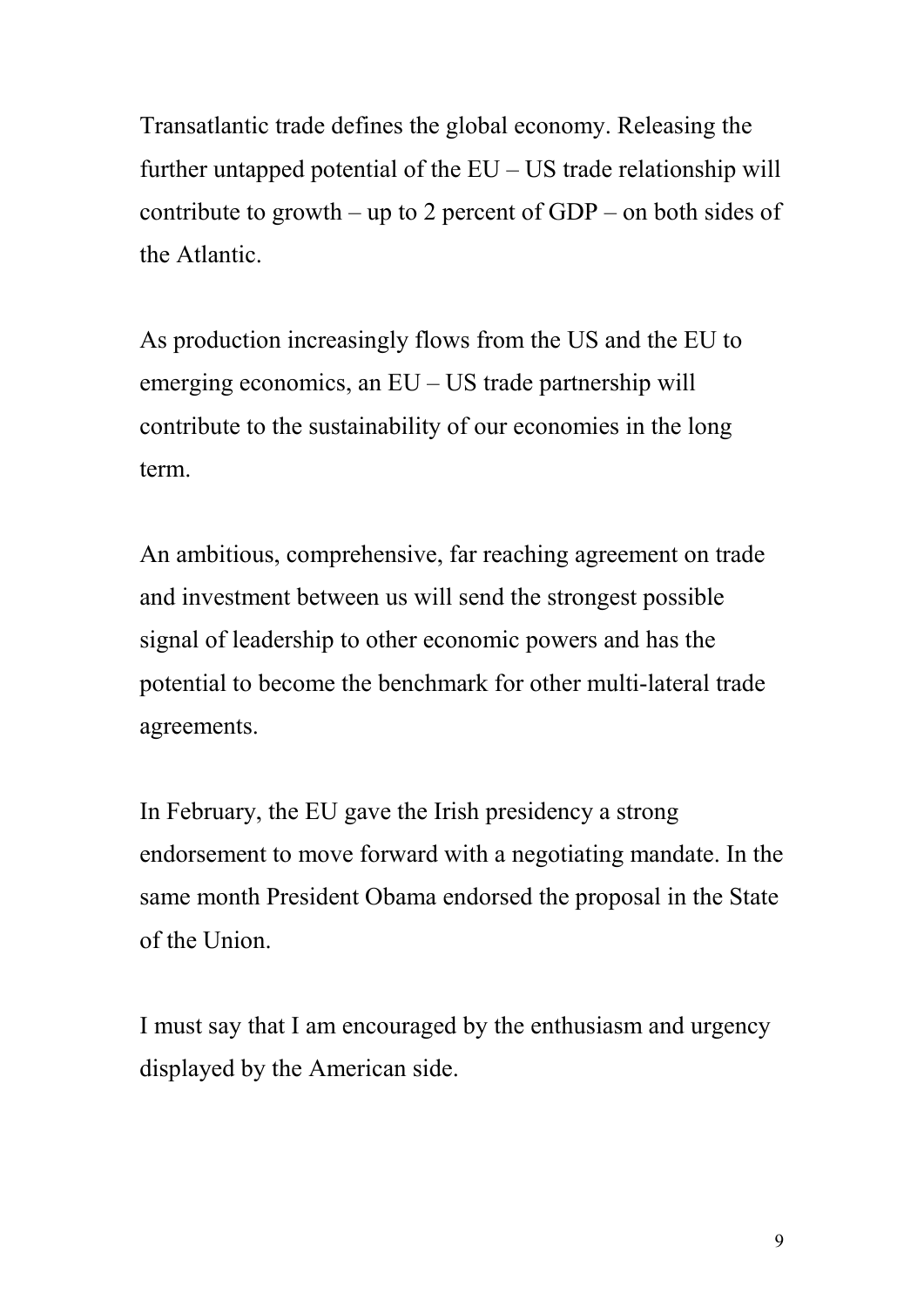From former Secretary of State Clinton, who raised the issue when I met her in Dublin in December, to your Ambassador to the EU, to those I have met on my visit here, I can see that this is a top priority for the United States, as it is for Europe.

I am hopeful that the Irish Presidency will achieve its goal of securing a negotiating mandate by the end of June, clearing the way for the launch of formal negotiations.

## Friends,

It is understandable that at times of economic pressure, economics becomes the dominant issue. But we should not neglect or forget politics.

For us in the EU the challenge is to underpin the new economic structures we create with political structures that legitimise them. While the economic structures of the European Union have developed dramatically over the last two years, their democratic and political counterparts have remained unchanged, fuelling the perception of an undemocratic Europe among people.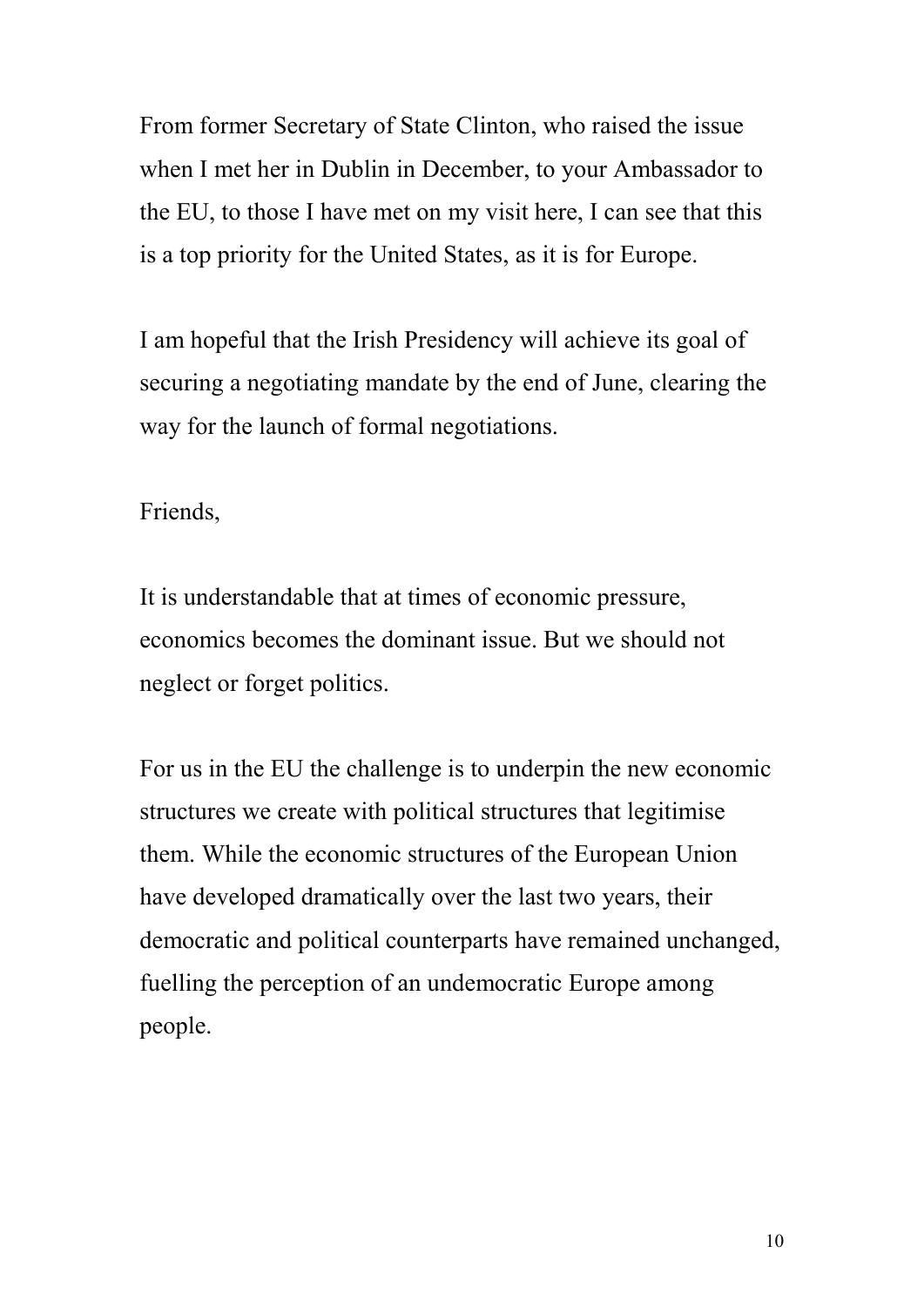It may soon be the case that we need to take a long look at the political institutions of the EU and we will likely find that big changes are needed.

I believe that we have nothing to fear from such a discovery but it will take strong political leadership to make the case for change. However, the immediate task is to revive the economy and a provide opportunity, without it the legitimacy of the EU will continue to suffer.

My vision of a resurgent European Union is one based on: - sustainable growth financed by private enterprise, not public debt;

- a European Union that, with its partners, embraces global trade in a globalised world;

- an EU that legitimises itself by creating the conditions to provide opportunities for its people; and

- an EU of efficient, smaller governments that prioritises research, innovation and technology to create a vibrant economy that can finance the European social model and protect our cherished status as the "life-style superpower".

The European Union now stands at a pivotal point in its history and we therefore stand and important juncture in our own histories.